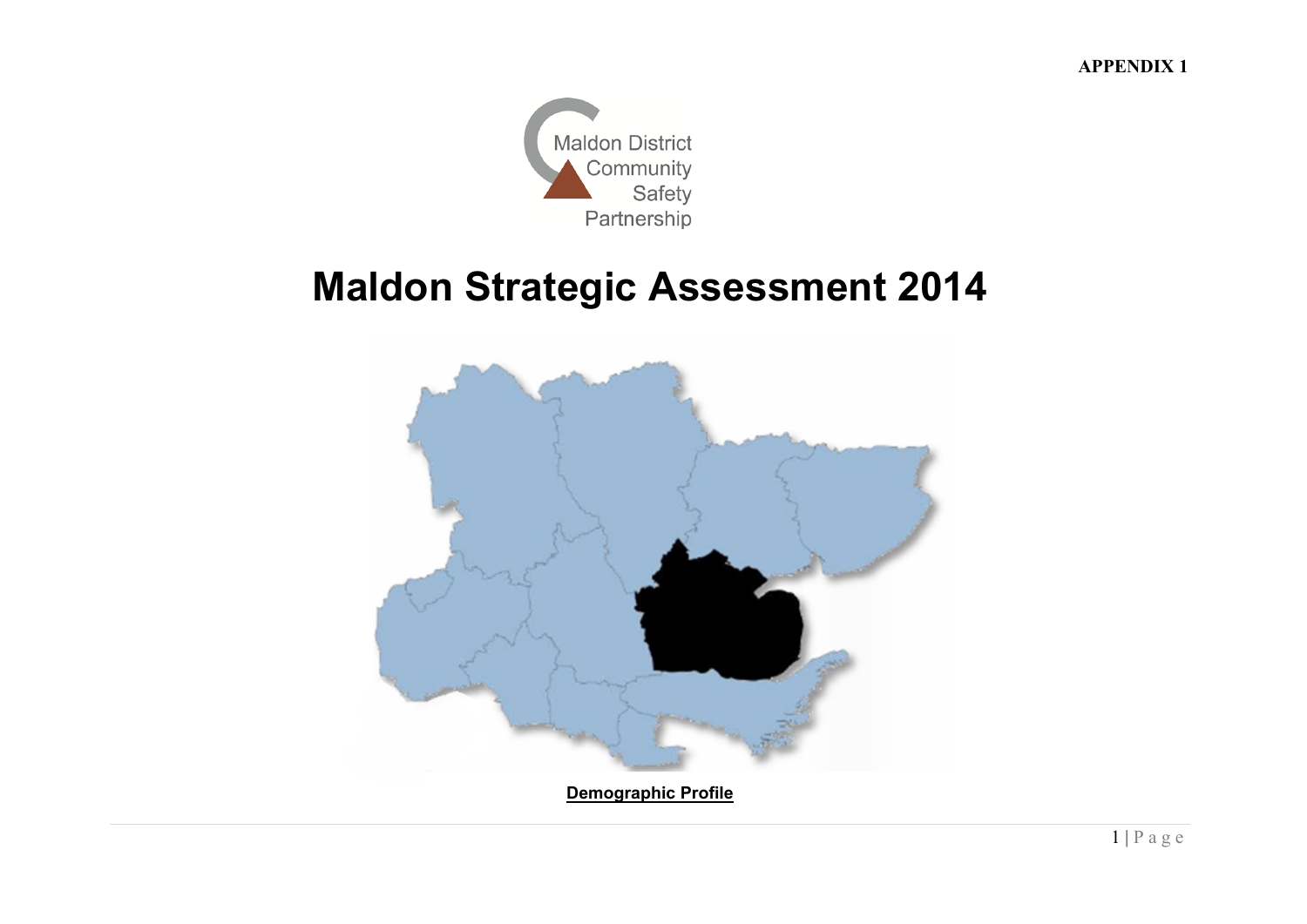**Maldon** district forms part of Essex Police North Local Police Area (LPA) which also includes the areas of Chelmsford, Braintree. Along with Maldon, Chelmsford is a shared District Policing Area (DPA) and benefit from a shared Manager for both Community Safety Partnerships.

The District of Maldon has a coastal border stretching from the Burnham–on-Crouch estuary, round the Dengie peninsula up to the nuclear facility at Bradwell on the River Blackwater. The district is home to the towns of Maldon and Burnham-on-crouch along with a number of smaller villages. Situated on the east coast of the county with several marinas including the main one of Blackwater, the area is popular with the sailing community.

Maldon district is home to 62,400 (Essex Local Authority Portraits September 2014) people, of which 23.2% are aged 65 and over. This compares to the mid Essex proportion in this age group of 17% (Essex County 18%). The largest proportional difference between mid Essex and the Maldon population is in those aged 20-44 years, with 5% less in Maldon. 22% of Maldon residents are aged 0-19 and 31% aged 45-64 years. It is proposed that Maldon district will accommodate a minimum growth of just over 3,000 new dwellings by 2029. The areas of development have been identified as north Heybridge (900 dwellings), south Maldon (1,250), west Burnham-on-Crouch (450) and North Fambridge (300). At 11%, Maldon had the third highest proportion of housing association stock in Essex.

Maldon district has the highest proportion (98%) of resident population classified as 'white' of all the district councils in Essex, making Maldon less ethnically diverse than the Essex average of 6% classified as non-white ethnic group. The 2% of the Maldon population who are 'non-white' are largely of mixed or Asian ethnicity with a very small percentage Black or other ethnic grouping.

Drug misuse is estimated to be lower in the Maldon area than the national and Essex averages. At 3.6/100,000 population of adult users it is significantly below England (8.9/100,000) and lower than Essex (5.4)

Deprivation and Poverty in Maldon stands at 12.7% which is lower than the national average of 20.1%. In addition to this primary school pupils in Essex scored their overall wellbeing as 14.1 out of 20, the third in Essex, and Secondary pupils scored schools the highest in Essex.

## **2015/16 Strategic Priorities**

From analysing overall recorded crime, public health data and evaluating public consultations, priorities for the Maldon District Community Safety Partnership are recommended below.

- 1. Maintain/reduce existing low levels of crime and anti-social behaviour (ASB)
- 2. Reduce the harm caused by alcohol and drug misuse
- 3. Protect vulnerable persons including victims of crime and domestic violence
- 4. Reduce serious acquisitive crime

All CSPs have a statutory duty to reduce re-offending which includes supporting the Integrated Offender Management scheme (IOM)

# **Analysis of Crime Types/Anti-Social Behaviour**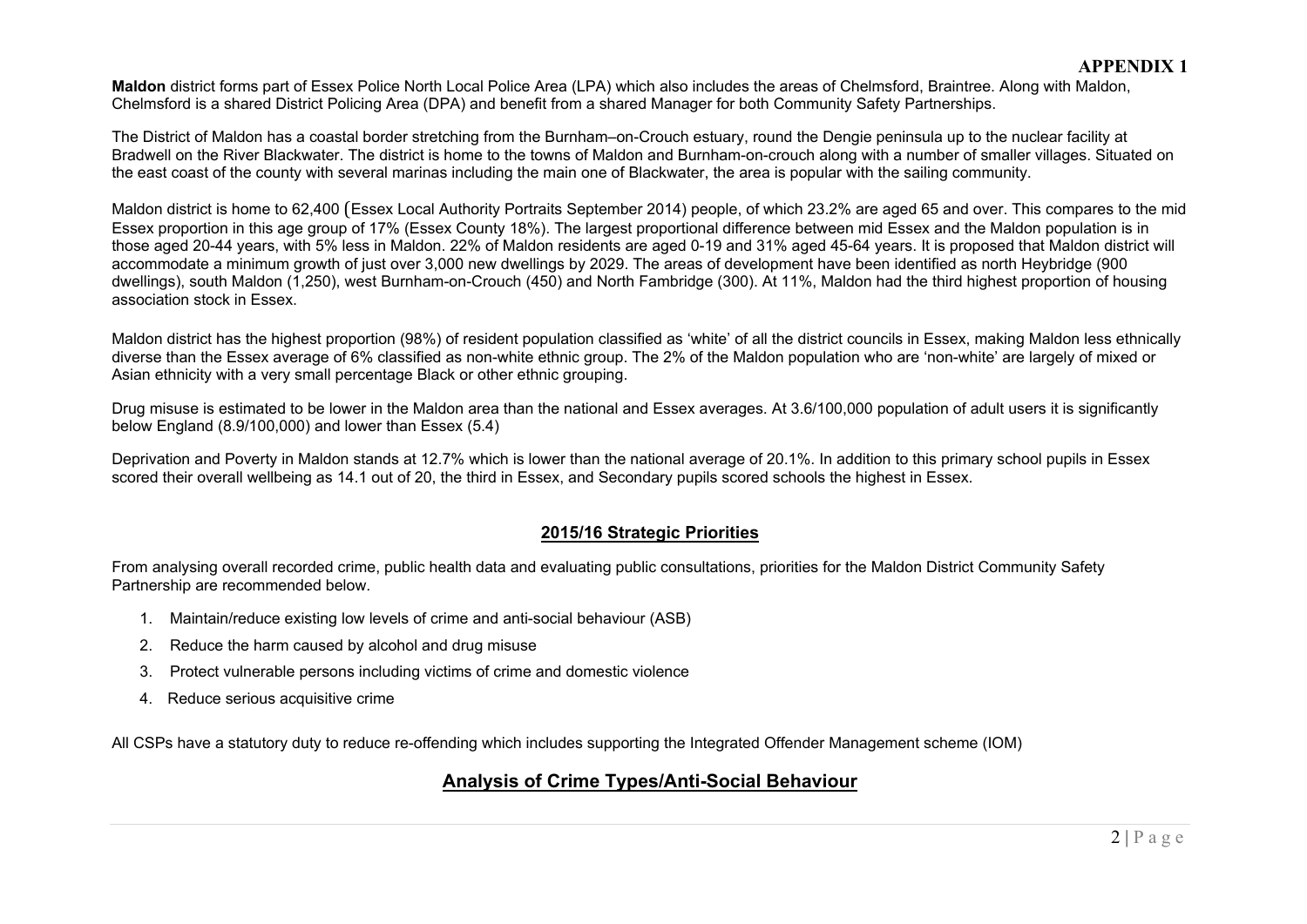The partnership receives quarterly Performance Summary from Essex Police which aids in assessing the district's current crime trends. Essex Insight is also available which supports the evidence provided by Essex Police.

| <b>Crime Type</b>                       | April-<br><b>November</b><br>2013 | April-<br><b>November</b><br>2014 | Year on<br>year<br>different % | The table shows the number of incidents for each crime type. Crime in<br>the Maldon District has consistently decreased for a number of years,<br>making it more difficult each year to continue. Despite the increase                                                                                                               |  |
|-----------------------------------------|-----------------------------------|-----------------------------------|--------------------------------|--------------------------------------------------------------------------------------------------------------------------------------------------------------------------------------------------------------------------------------------------------------------------------------------------------------------------------------|--|
| Serious Acquisitive Crime               | 265                               | 293                               | 10.57%                         | figures Maldon remains one of the lowest crime rate areas in Essex,<br>35.2 per 1,000 compared to the Force average of 57.19 per 1,000                                                                                                                                                                                               |  |
| Assault without Injury                  | 114                               | 165                               | 44.74%                         | (Police UK June 2013-14)                                                                                                                                                                                                                                                                                                             |  |
| <b>Burglary Dwelling (inc attempts)</b> | 52                                | 45                                | $-13.46%$                      | Theft of motor vehicles and vehicle interference has seen an increase<br>which is often a result of opportunists and vehicles which have been left<br>insecure. Awareness and educating people on the importance of<br>securing vehicles and promote parking in well lit areas is an on going                                        |  |
| Burglary Other (inc attempts)           | 118                               | 152                               | 28.81%                         |                                                                                                                                                                                                                                                                                                                                      |  |
| Racially Aggravated Crime               | 9                                 | 5                                 | $-44.44%$                      | message delivered by the partnership.                                                                                                                                                                                                                                                                                                |  |
| Shoplifting                             | 76                                | 82                                | 7.89%                          | Maldon has seen an increase of burglary other, which again is often due<br>to opportunistic criminals. The partnership stock a large supply of                                                                                                                                                                                       |  |
| Theft from Motor Vehicles               | 147                               | 175                               | 19.05%                         | shed/out building alarms, which were promoted through Neighbourhood                                                                                                                                                                                                                                                                  |  |
| Theft of Motor Vehicle                  | 53                                | 62                                | 16.98%                         | Watch and Essex Community Messaging. Additionally the partnership<br>has produced material for the 'Left on the Latch' awareness campaign.                                                                                                                                                                                           |  |
| Theft from Person                       | 27                                | 26                                | $-3.70%$                       | Anti-social behaviour reports have decreased for another year in the                                                                                                                                                                                                                                                                 |  |
| <b>Most Serious Violence</b>            | 5                                 | 5                                 | $0\%$                          | district. The partnership will continue to address reports of anti-social<br>behaviour, such as neighbourhood disputes by working with partners                                                                                                                                                                                      |  |
| Theft of Pedal Cycle                    | 24                                | 22                                | $-8.33%$                       | and offering remedies such as mediation. Additionally the partnership<br>will continue to tackle reports of youth nuisance by delivering                                                                                                                                                                                             |  |
| Other theft                             | 245                               | 201                               | $-17.96%$                      | diversionary activities for young people.                                                                                                                                                                                                                                                                                            |  |
| Vehicle Interference                    | 12                                | 23                                | 91.67%                         | In order for Essex Police to provide immediate communication with the                                                                                                                                                                                                                                                                |  |
| Anti-social Behaviour                   | 876                               | 748                               | $-14.61%$                      | public, Essex Community Messaging was launched in October 2014.<br>The free service allows the community to sign up to receive accurate<br>and up-to-date information, crime prevention advice and notifications<br>from Essex Police officers, Essex Watch liaison officers and other key<br>partners, such as Neighbourhood Watch. |  |
| All Crime                               | 1306                              | 1413                              | 8.19%                          |                                                                                                                                                                                                                                                                                                                                      |  |

**Essex Police Performance Summary (April 2014-October 2014)**

### **Offences**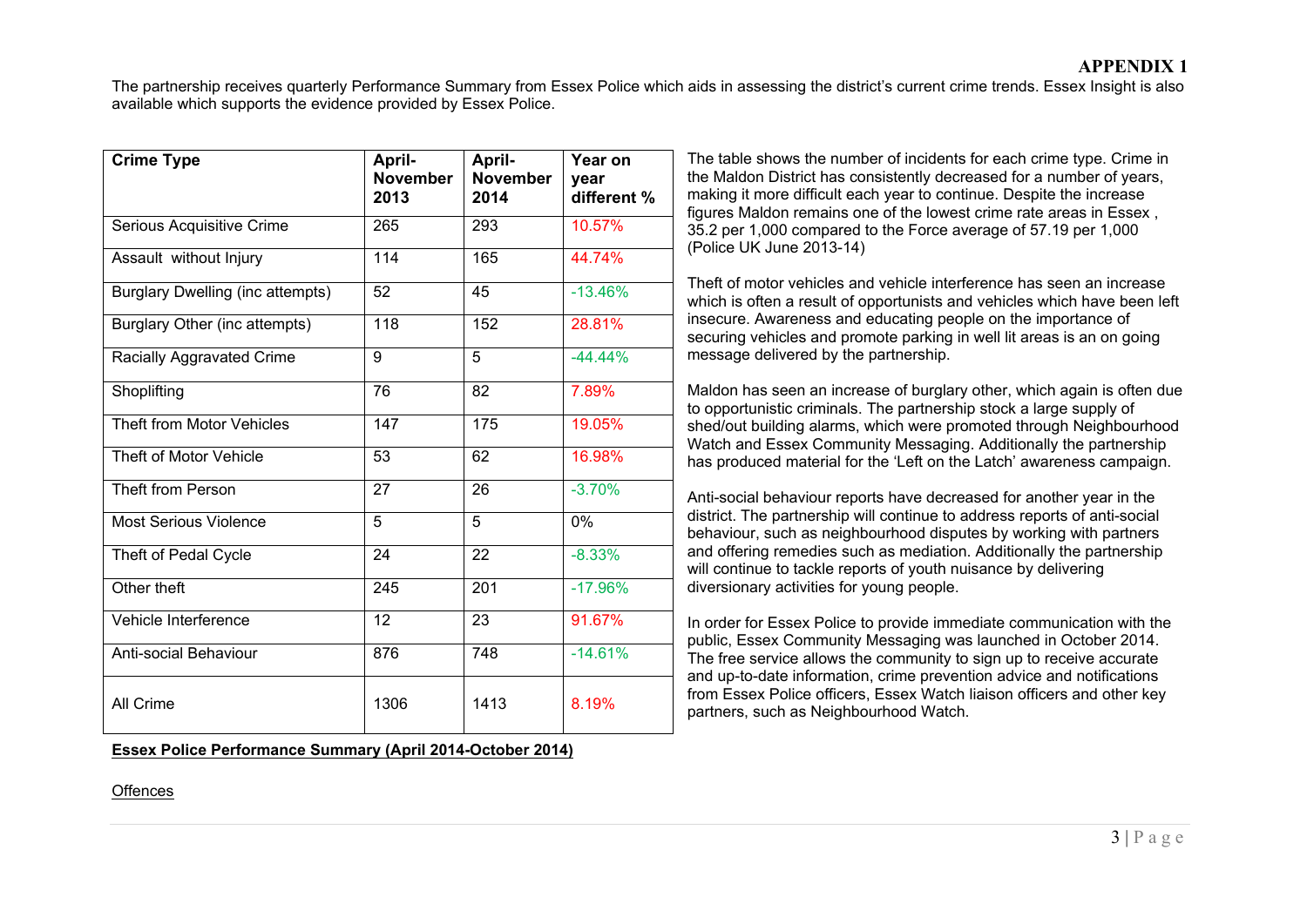- Maldon has an all crime offence increase of 22.8% (262 offences) April to October 2014 when compared to the same period last year.
- With an all crime solved rate of 21.59%, Maldon is 2.4% points worse than the same period last year (April to October).
- Maldon has had a 8.9% reduction in ASB (72 incidents) compared with last year (April to October).
- Areas identified for improvement include Other Burglary 48.0% (47 offences) worse, Serious Sexual Crime 83.3% (10 offences) worse.

#### Solved rates

- With an all crime solved rate of 21.59%, Maldon is 2.4% points worse than the same period last year (April to October).
- Areas of improvement include: Domestic Burglary 40.00%, Serious Sexual Crime 36.36%
- Areas identified for improvement include: Other Burglary 0.69%, Theft from Vehicles 2.44%, Other Theft & Handling 5.47%







# **Essex Fire and Rescue Service Data 2013/14**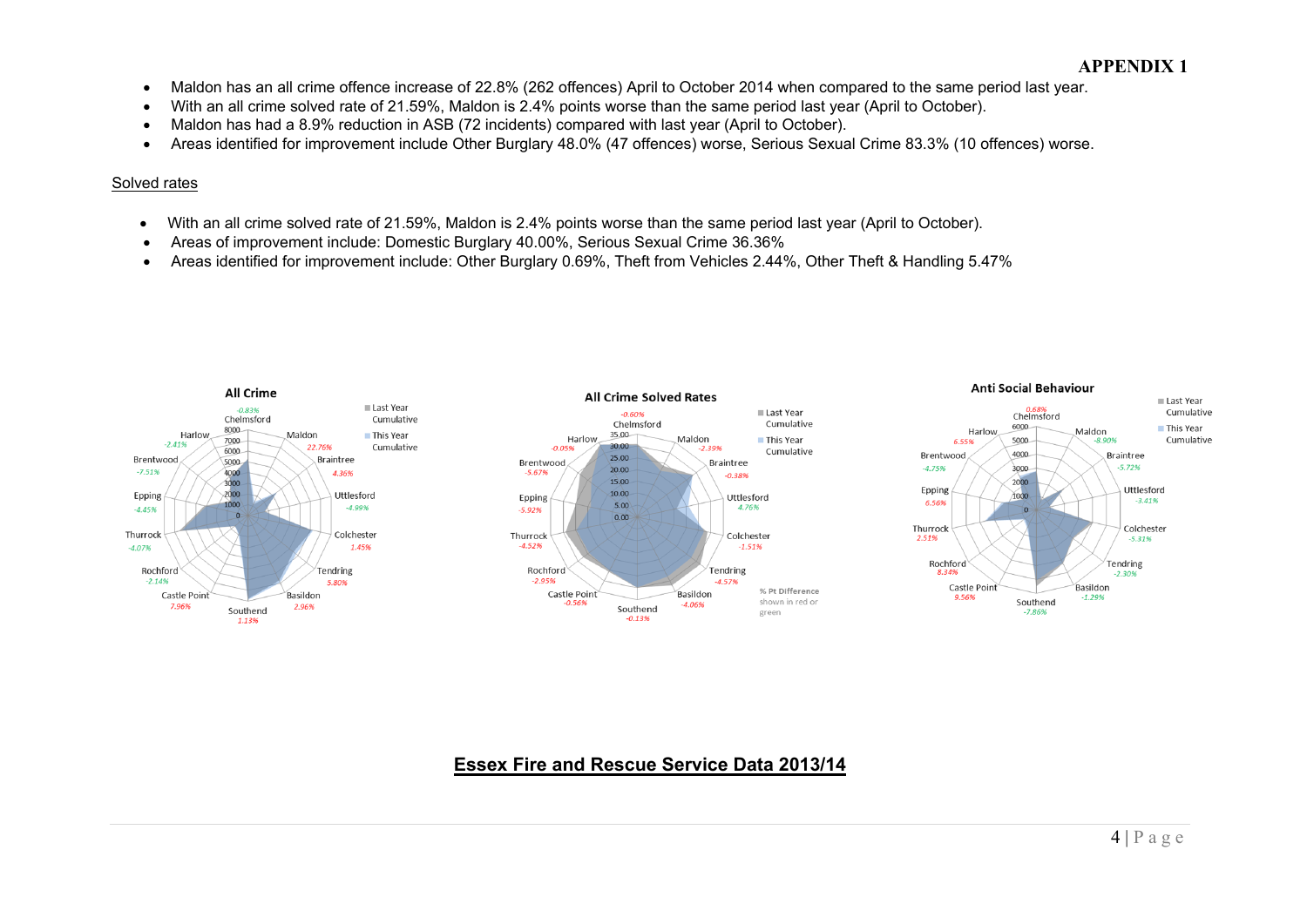Figures below show incidents which took place across the district for the period of 1st October 2013- 30<sup>th</sup> September 2014. The total number of incidents which stations in the Maldon District responded to stood at 327. The table below shows the breakdown of stations in Burnham (96 incidents), Maldon (173 incidents), Tillingham (37 incidents) and Tollesbury (21 incidents).

| Incident Type (Including false alarms, fire and special service)                                                                              | <b>Number of Incidents</b> |
|-----------------------------------------------------------------------------------------------------------------------------------------------|----------------------------|
| <b>Burnham</b>                                                                                                                                |                            |
| Alarms – including AFA, gas and smoke alarms                                                                                                  | 36                         |
| Fire – including abandoned call, building, caravan, chimney, fire in the open, road furniture, vehicle                                        | 35                         |
| Hazardous material - including gas, unidentified smell, vehicle leaking fuel                                                                  | 5                          |
| Humanitarian or Assistance – including dangerous structure, flooding, persons collapsed, persons locked out, RTC                              | 10                         |
| Rescues – including people stuck in lifts, rescue from a height, RTC persons trapped, animal rescue, persons locked<br>in, rescue from water, | 10                         |
| <b>Maldon</b>                                                                                                                                 |                            |
| Alarms – including AFA, gas and smoke alarms                                                                                                  | 52                         |
| Fire - including abandoned call, building, caravan, chimney, fire in the open, road furniture, vehicle                                        | 64                         |
| Hazardous material - including gas, unidentified smell, vehicle leaking fuel                                                                  | 10                         |
| Humanitarian or Assistance - including dangerous structure, flooding, persons collapsed, persons locked out, RTC                              | 19                         |
| Rescues - including people stuck in lifts, rescue from a height, RTC persons trapped, animal rescue, persons locked<br>in, rescue from water, | 28                         |
| Tillingham                                                                                                                                    |                            |
| Alarms – including AFA, gas and smoke alarms                                                                                                  | 3                          |
| Fire – including abandoned call, building, caravan, chimney, fire in the open, road furniture, vehicle                                        | 18                         |
| Humanitarian or Assistance – including dangerous structure, flooding, persons collapsed, persons locked out, RTC                              | 9                          |
| Rescues – including people stuck in lifts, rescue from a height, RTC persons trapped, animal rescue, persons locked<br>in, rescue from water, | $\overline{7}$             |
| <b>Tollesbury</b>                                                                                                                             |                            |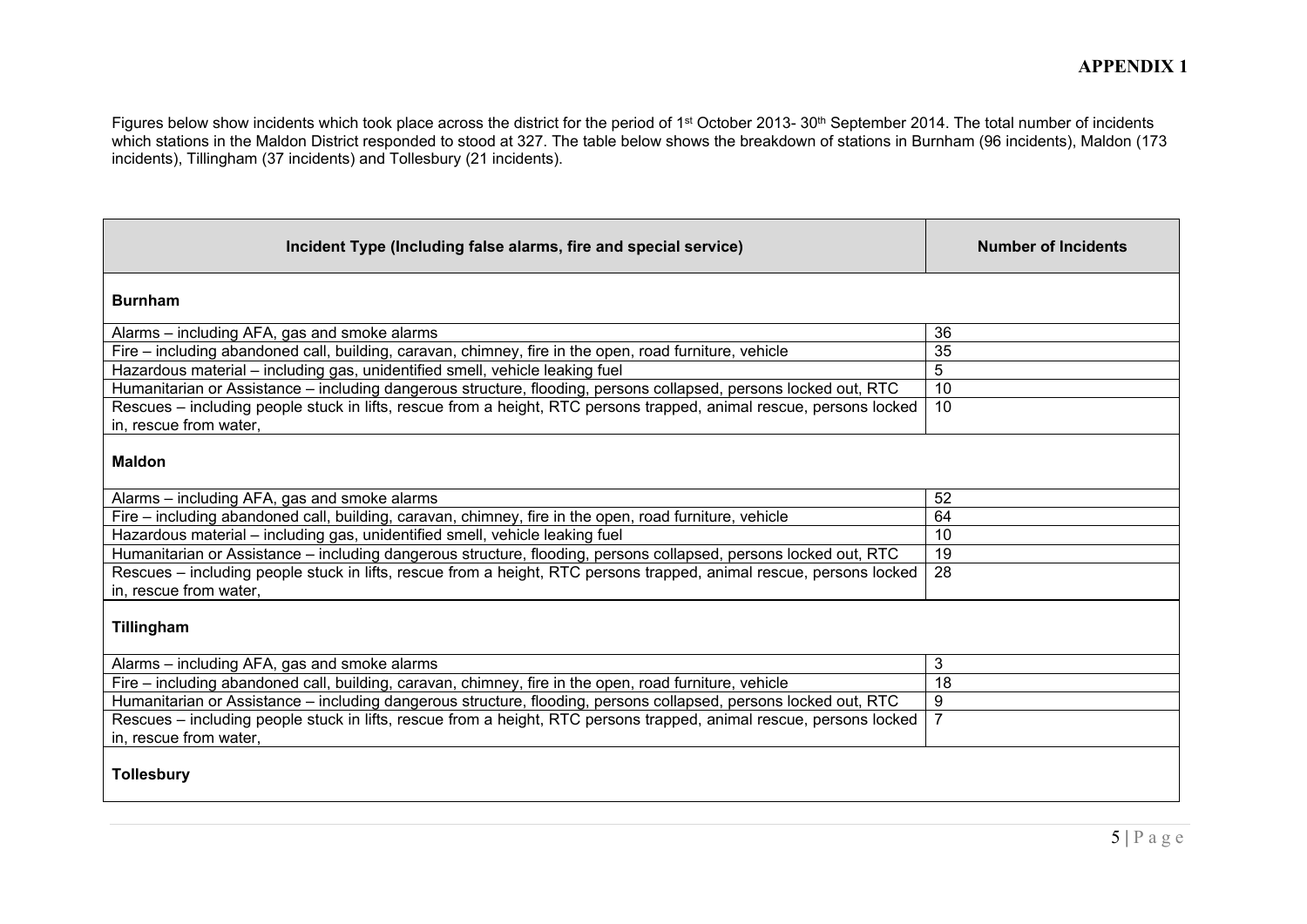| Alarms – including AFA, gas and smoke alarms                                                                            |  |
|-------------------------------------------------------------------------------------------------------------------------|--|
| Fire – including abandoned call, building, caravan, chimney, fire in the open, road furniture, vehicle                  |  |
| Hazardous material- including gas, unidentified smell, vehicle leaking fuel                                             |  |
| Humanitarian or Assistance – including dangerous structure, flooding, persons collapsed, persons locked out, RTC        |  |
| Rescues – including people stuck in lifts, rescue from a height, RTC persons trapped, animal rescue, persons locked   7 |  |
| in, rescue from water,                                                                                                  |  |

## **Maldon Health Profile 2014**

- The health of people in Maldon is generally better than the England average. Deprivation is lower than average, however about 13.3% (1,500) children live in poverty. Life expectancy for men is higher than the England average.
- Life expectancy is 6.8 years lower for men and 5.4 years lower for women in the most deprived areas of Maldon than in the least deprived areas.
- In Year 6, 19.4% (104) of children are classified as obese. In 2012 25.6% of adults were classified as obese
- The rate of alcohol-specific hospital stays among those under 18 was 24.3. The rate of alcohol related harm hospital stays was 490 better than the England average
- Levels of GCSE attainment are worse than the England average
- Levels of teenage pregnancy and smoking are better than the England average
- The rate of people killed and seriously injured on roads is worse than average
- Rates of statutory homelessness, violent crime, long term unemployment, drug misuse and early deaths from cardiovascular diseases are better than average

#### **Public Health Priorities set by Maldon's Health and Wellbeing Group**

- Obesity
- Domestic Abuse
- Loneliness and Isolation
- Alcohol Consumption towers

**Community Engagement and Perceptions of Crime**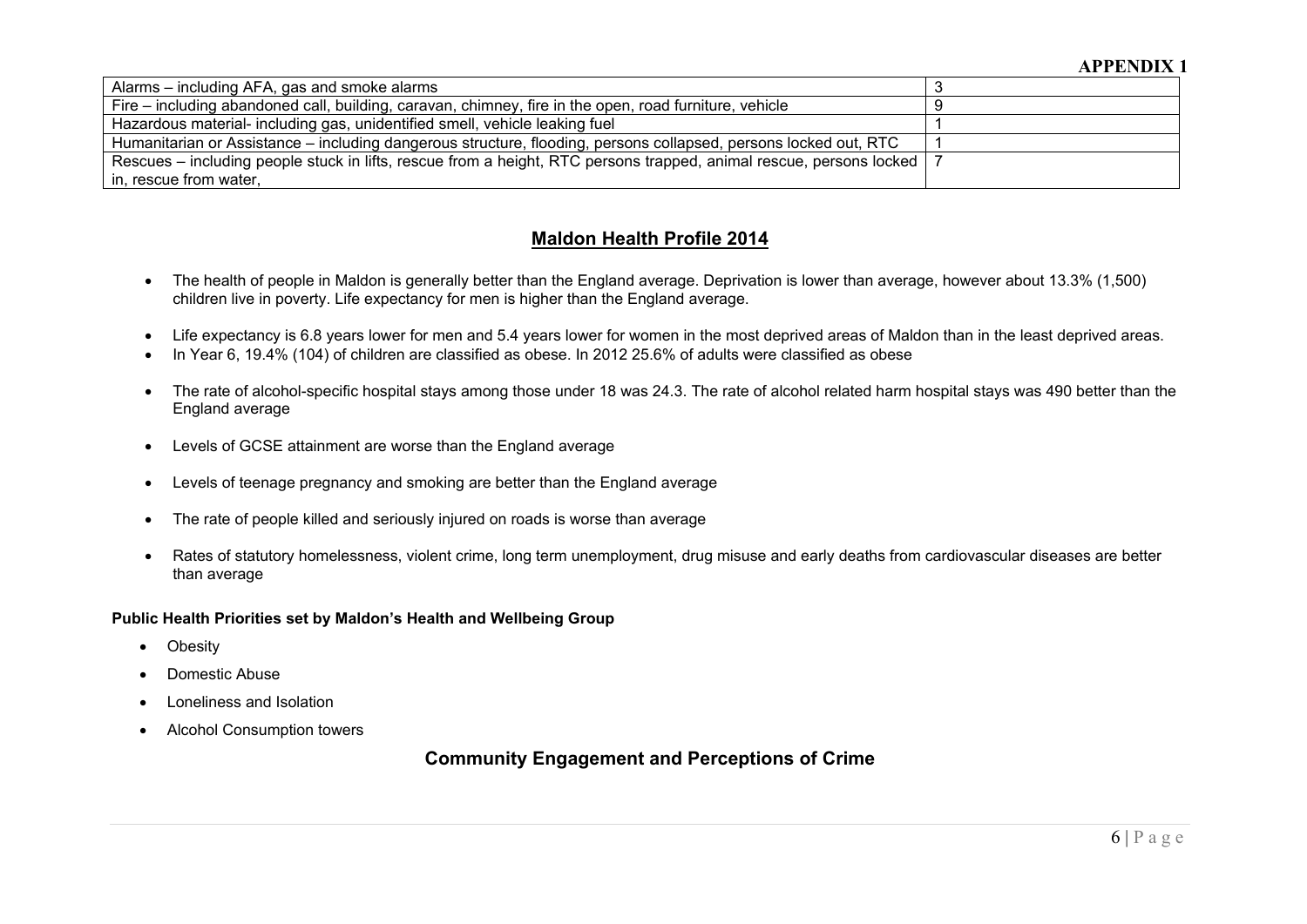Maldon CSP attends community events every year in order to interact with the public, raise awareness of the role of the partnership, the agencies involved and to identify community issues and their needs. Additionally the CSP displays contact information such as the community safety email address and website aiming to ensure stronger communication between the partnership and the residents of Maldon District.

By providing members of the community a residents questionnaires which aim to identify which crimes are cause of concern in their area, if they feel safe after dark, if they feel the district as a whole is a safe place to live the CSP can establish what our main focuses should be. Resident's surveys have been carried out between April 2014-February2015.



 $7 | P a g e$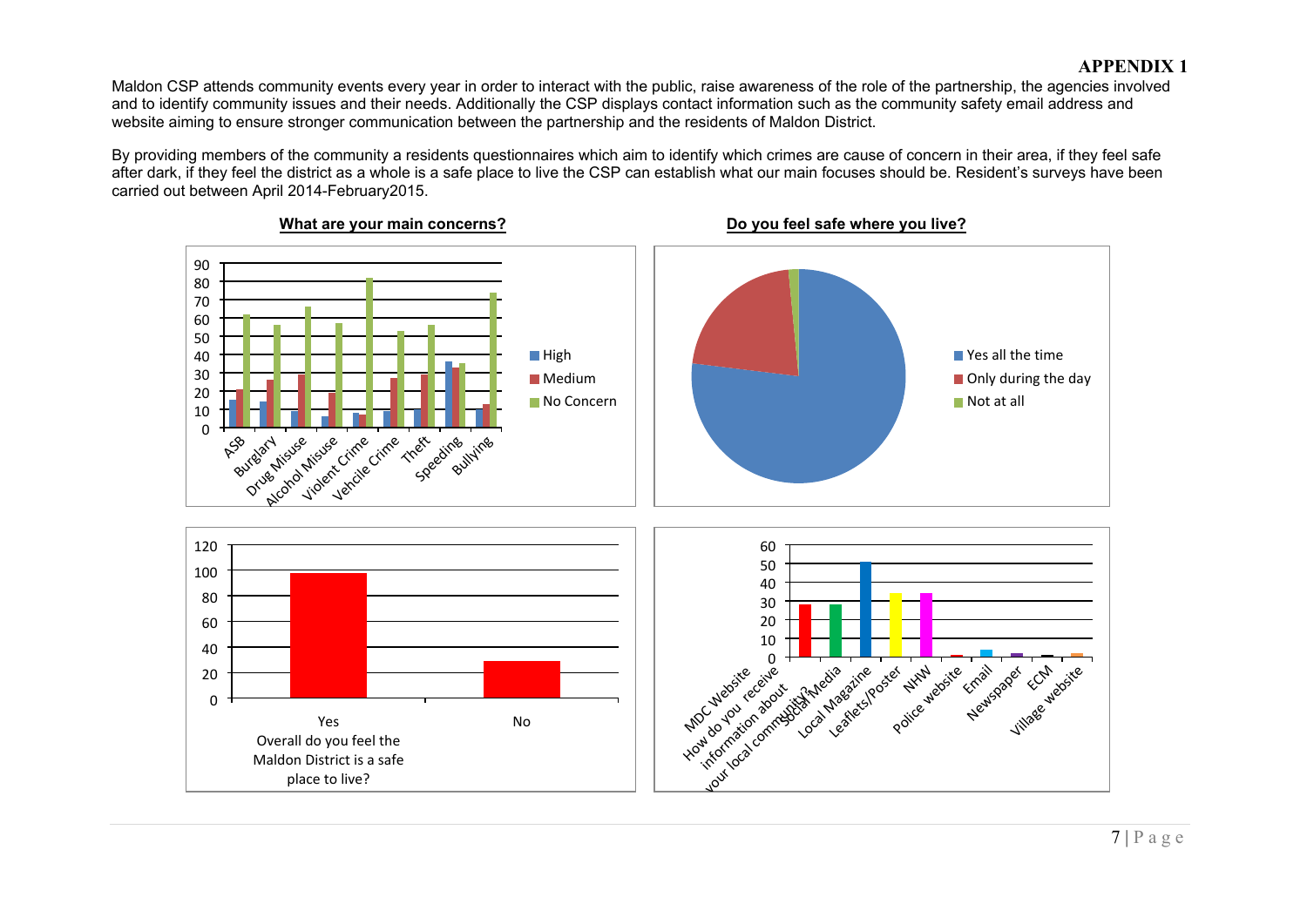## **APPENDIX 1**

Anti-social behaviour has shown as a high level of concern by residents who completed the questionnaires. ASB is an on going issue and is a priority for the partnership. An ASB coordinator is in post within the partnership, the role involves writing letter to parents of noted problem youths, Neighbourhood disputes and specifically mental health ASB. Essex Police have reported that Maldon has had a 14.6% reduction in ASB (128 incidents) compared with last year (April to November).

A large majority of the completed questionnaires indicated that they felt safe all the time in the district which suggests that most residents have a low fear of crime. This is supported by Essex Residents survey (Annual Public Health Report 2013) which indicated that 68% of residents in Maldon felt safe outside after dark, the second highest in Essex.

In order to keep this low the partnership hold numerous events such as the Halloween Fish and Chip Super, which invites elderly residents to the Plume School to enjoy Halloween in a safe environment and receive crime prevention information. The community safety team delivers crucial crew, an event for all year 6 pupils in the district which provides safety messages and advice, which they are encourage to the messages home. The team has also attends a number of community events throughout each year providing literature including 'beat the burglar', 'reporting crime and ASB', 'binge drinking', 'domestic violence' and 'Motorist, lock your vehicles'. Events include; Maldon Mud Race, Keep Safe awareness event, Fish and Chip supper (Halloween) Blackwater country show, Burnham Carnival, Tesco awareness events and the Christmas Fayre. Additionally information and crime prevention advice can be found on the CSPs website.

Speeding has been indicated as a high concern for residents which is an issue both locally and nationally. The partnership support the work of local community speed watches, delivering road safety workshops at Crucial Crew (year 6) and Reality Roadshow (Year 9) and liaises with Essex Polices Causality Reduction Team regarding upcoming campaigns and speed checks.

# **Reflecting on previous Strategic Priorities 2013/14**

- 1. **Maintain/reduce existing low levels of crime and anti-social behaviour (ASB)** -Identifying repeat victims, improving perceptions and facilitating local problem solving to address issues. ASB has reduced in the district by 14.6% in April-Nov 2014 compared with April-Nov 2013
- 2. **Reduce the harm caused by alcohol and drug misuse** Structured Alcohol Intervention Service has been operating since July 2014, which looks at areas of need for intervention work by Essex Youth Persons Alcohol Service (EYPDAS).
- 3. **Protect vulnerable persons including victims of crime and domestic violence** Identifying repeat victims, educating both young and old people, supporting those at risk of re-offending and encouraging proactive reporting of hate crime and domestic abuse.
- 4. **Reduce serious acquisitive crime-** burglary dwelling has decreased by a number of offences in 2014

.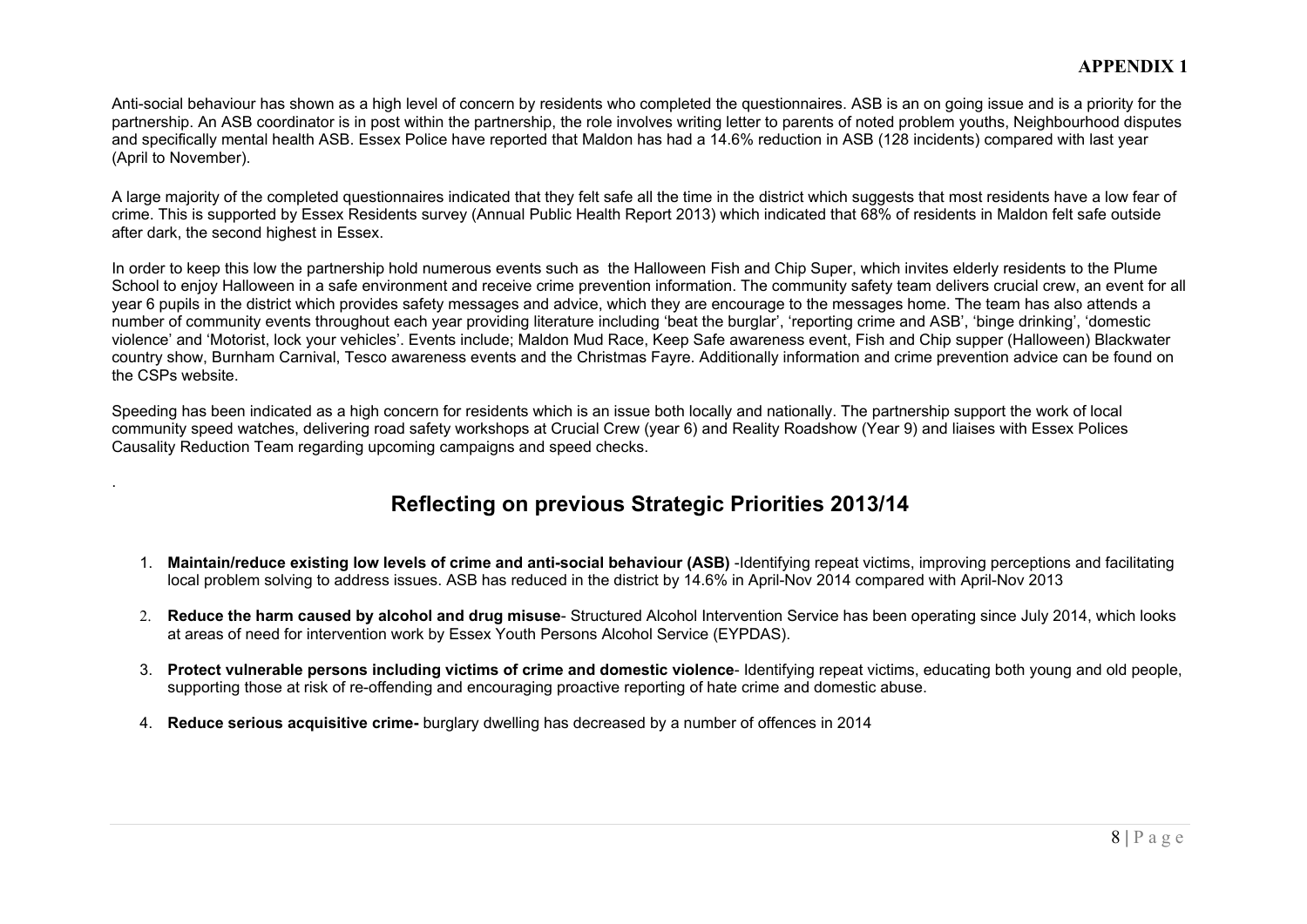# **Partnership Activities 2014/15**

The Maldon District Community Safety Partnership has carried out a wide range of activities and initiatives to reduce crime, disorder and anti-social behaviour over the last 12 months. A selection of multi-agency initiatives features below:-

- **Reality Roadshow:** Provides practical learning life-skills for year 9 pupils in the district, which has included workshops on Fire safety, Hate Crime, Dangers of alcohol misuse and Child Sexual exploitation.
- **Stay Safe this summer-** This year the community safety team joint with the Maldon District Park Rangers supported the event held by the Plume school by providing a interactive workshop on drug and alcohol misuse, park safety and anti-social behaviour
- **Crucial Crew-** provides practice learning life skills for year 6 pupils in Maldon as they prepare for the transition to secondary school. Workshops include internet and chat room safety, fire safety, road and cycle safety, emergency planning, stranger danger, anti-bullying and first aid.
- **Halloween project-** Intergenerational project aimed to create positive relationships between the youth and elderly of the district on an evening which typically could be a cause for concern
- **Keep Safe project** Maldon have been running the Keep Safe project since March 2013 which aims to support vulnerable adults in the community. Shops throughout the district are able to display a Keep Safe sticker in their windows to indicate to vulnerable adults that it is a place of safety should they find themselves in a dangerous or distressing situation.
- **Public engagement-** The Partnership has invested in a tailored marquee which can be used to attract the community as well as displaying the community safety email address, effectively enabling members of the public to be aware of how to communicate any issues relating to community safety. Information can be displayed about the partnership and its involved agencies, such as Essex Police, Essex fire and rescue and Neighbourhood watch. Questionnaires are distributed to the public around local issues allowing them to have a voice and for the CSP to identify specific issues and hotspot areas.
- **Door Step Sports Club-** In March 2014 partners including, Maldon District Council, MOAT housing, Essex Boys and Girls Clubs and the CSP joint together to implement a new concept of sports clubs in Heybridge and Southminster. Due to a high concentration of young people and increasing levels of deprivation both these areas were identified as suitable locations to pilot this project. Funding was acquired through the PCCs New Initiatives Fund, Sportivate, Active Maldon, Maldon CSP, Maldon District Council and Moat Housing. A re-launch event is due to take place at Heybridge Planation Hall on the 11<sup>th</sup> April 2015.
- **Cut it out Campaign-** This project was initially piloted in Braintree in February 2013 after a high profile domestic homicide. Due to its success and increased momentum the CSP has begun to implement this project to the Maldon District. The project involves identifying and training staff from local hair salons in basic awareness for domestic abuse, giving hairdressers the confidence and knowledge to signpost potential victims who may disclose abuse, to recognise the signs that someone may be a victim as well as raising awareness to customers. From Braintree's domestic homicide review, it found that the victim's hairdresser had noticed clumps of hair missing, however dismissed this as alopecia. This heavily indicates the need for raised awareness. A launch event took place at Feathers Hair Salon in Maldon on the 13<sup>th</sup> February.
- **Underpass project-** The Community Safety Partnership will work alongside with their environmental health/street scene teams to support the work of ex-offenders in the cleaning and repainting the under pass (Mill Lane). Artwork will be designed by local secondary school students. This project aims to encourage offenders and the community to take ownership and pride in their community whilst also effectively contributing positively to offender's rehabilitation through this type of community payback.